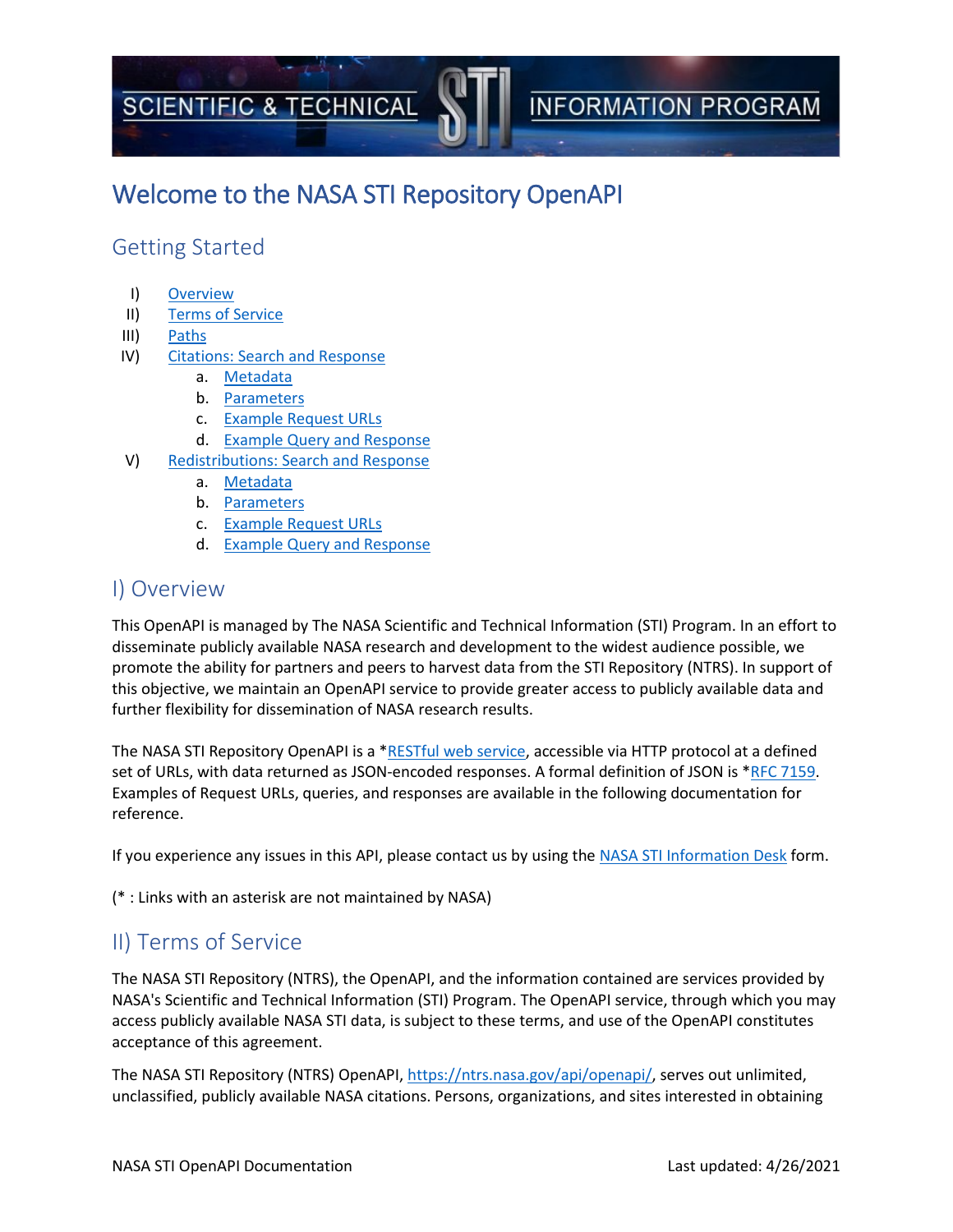NASA information should review [Disclaimers, Copyright Notice, Terms and Conditions of Use](https://sti.nasa.gov/disclaimers/) for additional guidance.

By accessing or using our APIs, you are agreeing to the terms below. If there is a conflict between these terms and additional terms applicable to a given API, the additional terms will control for that conflict. Collectively, we refer to the terms below, any additional terms, terms within the accompanying API documentation, and any applicable policies and guidelines as the "Terms." You agree to comply with the Terms and acknowledge their control of your relationship with us. Therefore, please read all Terms carefully. The NASA STI Program reserves the right to change the terms at any time, and it is the responsibility of the party accessing the API to review and ensure understanding.

#### *Accepting the Terms of Service*

You may not use the APIs and may not accept the Terms if you are a person barred from using or receiving the APIs under the applicable laws of the United States or other countries including the country in which you are resident, or from where you use the API.

#### *Registration*

To access certain APIs, you may be required to provide certain information for registration. This can include, but is not limited to your contact details. This information is used for the registration process and you are required to ensure accuracy and upkeep of the information provided to the NASA STI program.

#### *Access*

You will only access, or attempt to access, the API by the methods described in the API documentation. You will not misrepresent or mask either your identity or your API Client's identity when using the API.

#### *Attribution*

While not required, when using content, data, documentation, code, and related materials from the STI Repository in your own work, we ask that proper credit be given. Provided below is an example citation:

Data provided by NASA Scientific and Technical Information Program [\(https://ntrs.nasa.gov/api/openapi/\)](https://ntrs.nasa.gov/api/openapi/)

#### *API Monitoring*

This system is monitored to ensure proper operation and adherence to security protocols, and anyone using this system expressly consents to such monitoring. Unauthorized attempts to modify any information stored on this system, to defeat or circumvent security features, or to utilize this system for other than its intended purposes are prohibited. Careful attention to the contents of the metadata files associated with the data to evaluate limitations, restrictions or intended use is required. NASA shall not be held liable for improper use of the data.

#### *Privacy*

You will comply with all applicable privacy laws and regulations.

#### *Limitations*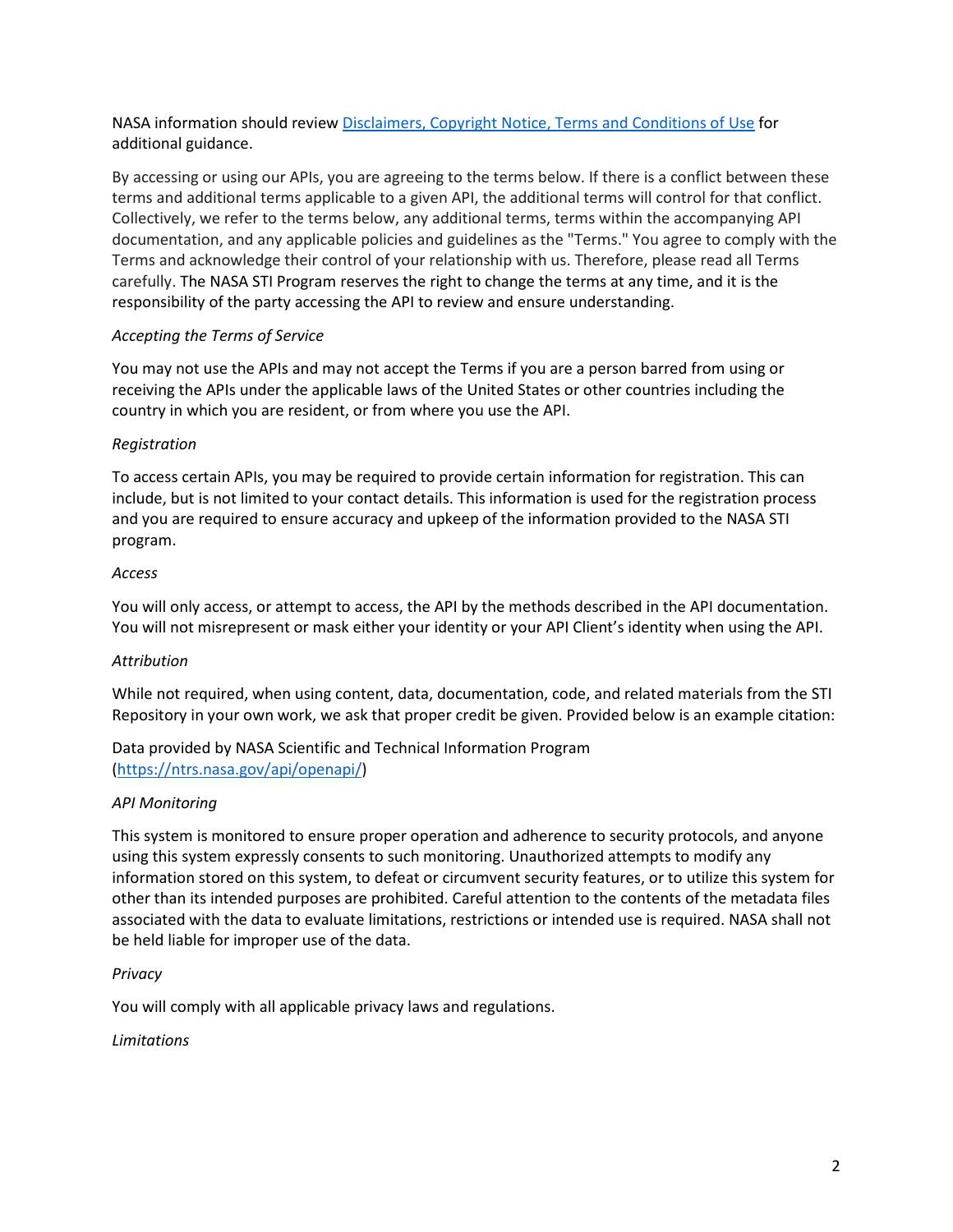The OpenAPI provides publicly available data and does not require authentication. The rate limit is 500 requests per 15 minutes and there is a cap at 10,000 records retrieved per query. If additional data is required, please contact the [NASA STI Information Desk](https://sti.nasa.gov/contact-us/#.Xz6u725KiUk) to request access to the bulk download feature.

Full-text downloads are available by accessing the endpoints described below in Section III "Paths." NASA's expectations for use of full-text downloads are as follows:

- a. *Redistributions*: Check the Redistributions endpoint regularly **(weekly at minimum)** for changes in the document availability. When a document or record is redistributed and becomes unavailable, it is expected that any copies be removed and the data be resynced. See the section on Redistributions (Section V) to understand the behavior and use.
- b. *Full-text Sharing*: Use the citation URL for a record whenever possible (i.e. ntrs.nasa.gov/citations/{id}), rather than a full-text copy or download link. This will not only ensure that your data is pointing to the most updated version of the record, but it will also decrease the risk of non-compliance with the Terms of Service and Redistributions terms. Additionally, it will help prevent abuse and maintain the cost of services provided by the NASA STI Program, helping ensure NASA information can continue to be disseminated appropriately.

#### *Right to Limit*

Your use of the OpenAPI may be subject to certain limitations on access, calls, or use as set forth within this Agreement or otherwise provided by NASA. These limitations are designed to manage load on the system, promote equitable access, and prevent abuse. If NASA reasonably believes that you have attempted to exceed or circumvent these limits, your ability to use the OpenAPI may be temporarily or permanently restricted. NASA may monitor your use of the OpenAPI to improve the service or to ensure compliance with this Agreement.

#### *Feedback*

You may submit feedback or suggestions for the API via our [NASA STI Information Desk.](https://sti.nasa.gov/contact-us/#.Xz6u725KiUk) Feedback does not equate to guaranteed development. API enhancements will be announced via the API documentation.

#### *Ownership*

NASA does not acquire ownership in your API Clients, and by using NASA STI APIs, you do not acquire ownership of any rights in our APIs.

## <span id="page-2-0"></span>III) Paths

#### The root endpoint is **https://ntrs.nasa.gov/api**

Use the available paths listed below to access the repository data:

| Path                            | <b>Description</b>                                      |
|---------------------------------|---------------------------------------------------------|
| GET/health                      | Retrieve the health status of the OpenAPI service       |
| GET /auth/user                  | User authentication                                     |
| POST / citations/search         | Retrieve citations based on URL request body parameters |
| GET / citations/redistributions | Retrieve records redistributed to a new audience        |
| GET /citations/autocomplete     | Citation autocomplete                                   |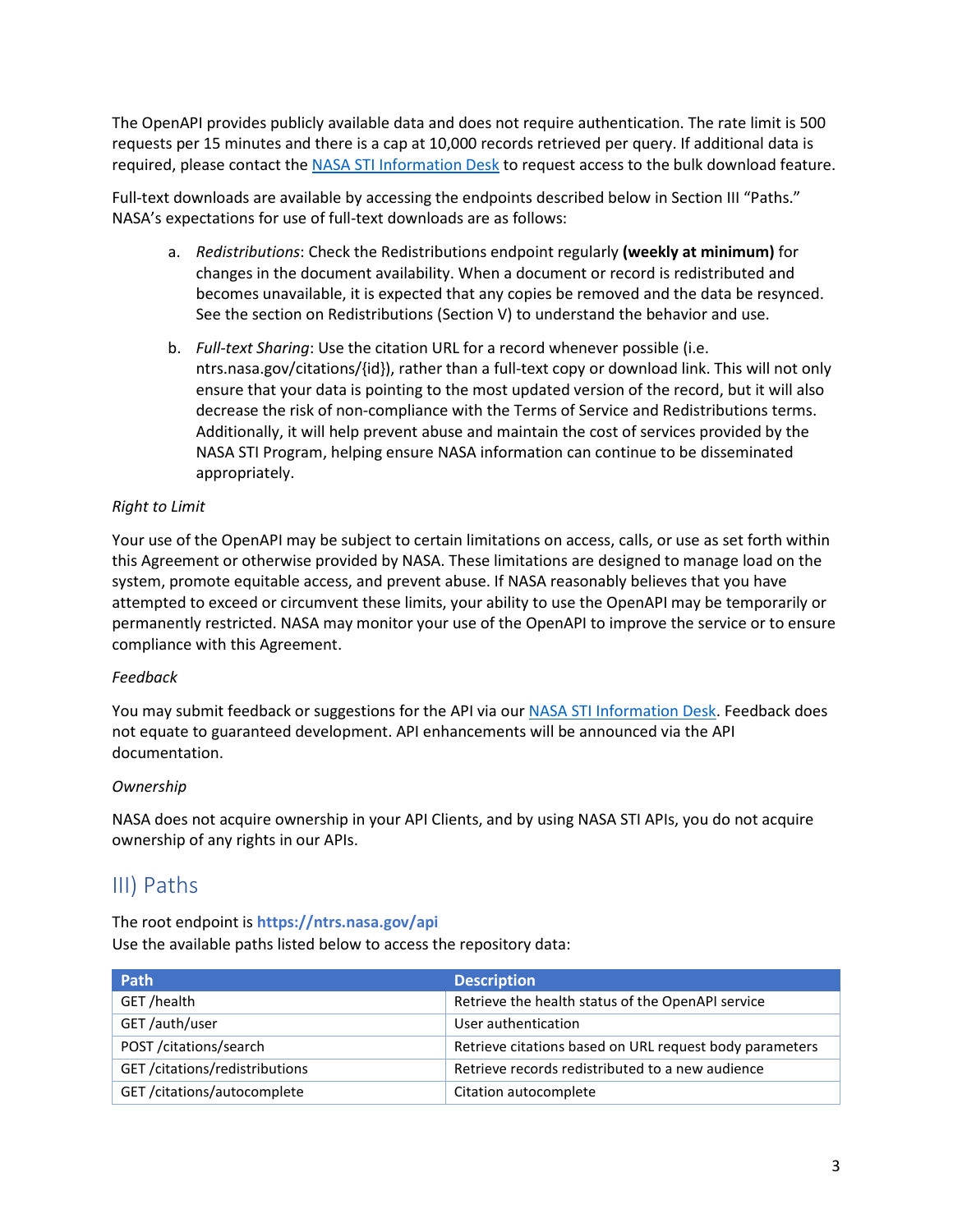| GET /citations/{id}                      | Retrieve citation of a specified document       |
|------------------------------------------|-------------------------------------------------|
| GET /citations/{id}/downloads            | Retrieve links to download a specified document |
| GET /citations/{id}/downloads/{filename} | Download a specified document                   |

# <span id="page-3-1"></span><span id="page-3-0"></span>IV) Citations Search and Response

## a. Citation Metadata

For definitions of the metadata retrieved in citations and some of the domain values, see the **NASA STI OpenAPI: Data Dictionary**.

## <span id="page-3-2"></span>b. Query Parameters

Use the following search parameters to return citations. Note that some parameters, such as author, center, or keyword, are case sensitive; See Domain Values (**NASA STI OpenAPI: Data Dictionary**) for additional reference.

| <b>Parameter</b> | <b>Data Type</b> | <b>Definition</b>                                                                                                                            |
|------------------|------------------|----------------------------------------------------------------------------------------------------------------------------------------------|
| abstract         | string           | Abstract; A concise, accurate summary of the content of the document                                                                         |
| author           | string           | <b>Author Name</b>                                                                                                                           |
| center           | string           | NASA Center where the STI originates                                                                                                         |
| created          |                  | Date the record was created in STRIVES                                                                                                       |
| gt               | string           | greater than (after date)                                                                                                                    |
| gte              | string           | greater than or equal to (on or after date indicated)                                                                                        |
| It               | string           | less than (before date)                                                                                                                      |
| Ite              | string           | less than or equal to (on or before date indicated)                                                                                          |
| format           | string           | date format of the query                                                                                                                     |
| disseminated     | stringEnum       | Indicates whether the metadata and/or the document has been released to the<br>NASA STI Repository; [ METADATA_ONLY, DOCUMENT_AND_METADATA ] |
| distribution     | stringEnum       | Distribution audience; [ PUBLIC ]                                                                                                            |
| fundingNumber    | string           | Funding number                                                                                                                               |
| highlight        | boolean          | Highlighter                                                                                                                                  |
| keyword          | string           | Keywords assigned to the STI                                                                                                                 |
| modified         | string           | Date the record has been modified after release                                                                                              |
| organization     | string           | NASA Org code                                                                                                                                |
| page             |                  | Page results                                                                                                                                 |
| size             | number           | Maximum number of items to be returned in result set (up to 100)                                                                             |
| from             | number           | Specify an arbitrary offset at which to start retrieving results                                                                             |
| published        |                  | Publication Date (for records available in official publications)                                                                            |
| gt               | string           | greater than (after date)                                                                                                                    |
| gte              | string           | greater than or equal to (on or after date indicated)                                                                                        |
| It               | string           | less than (before date)                                                                                                                      |
| Ite              | string           | less than or equal to (on or before date indicated)                                                                                          |
| format           | string           | date format of the query                                                                                                                     |
| q                | string           | Free-text query                                                                                                                              |
| reportNumber     | string           | <b>Report Number</b>                                                                                                                         |
| sort             |                  | Sort results                                                                                                                                 |
| field            | string           | Sort results by field specified                                                                                                              |
| order            | stringEnum       | Sorted results in ascending or descending order; [asc, desc]                                                                                 |
| stiType          | stringEnum       | STI Type; Term describing the nature of the document                                                                                         |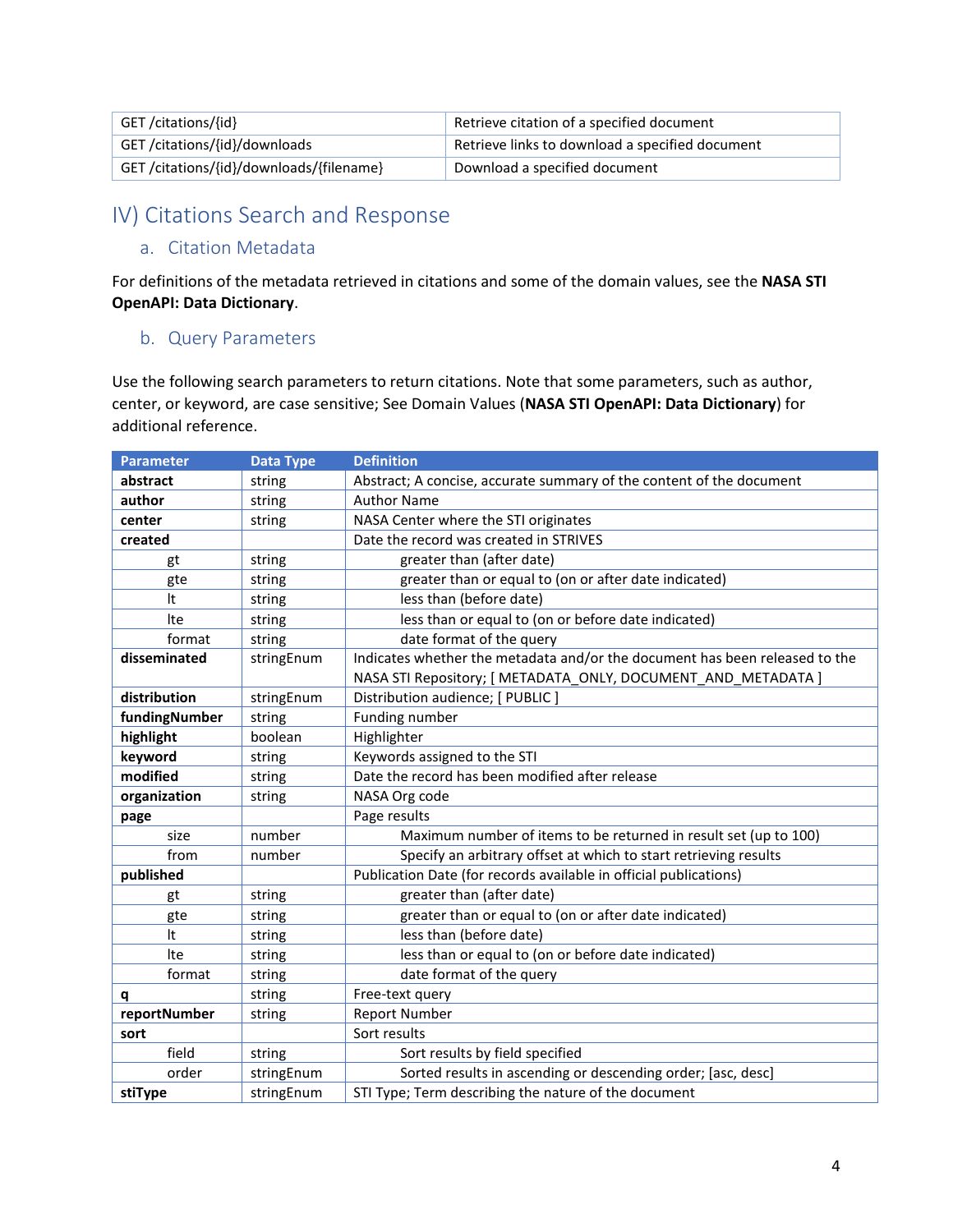| stiTypeDetails  | string     | Additional details for records that are STI Type: Other |
|-----------------|------------|---------------------------------------------------------|
| subjectCategory | string     | NASA Subject Categories assigned to the STI             |
| title           | stringEnum | Title of STI                                            |

## <span id="page-4-0"></span>c. Example Request URLs

| https://ntrs.nasa.gov/api/citations/search?abstract=Microheater<br>abstract<br>https://ntrs.nasa.gov/api/citations/search?author=Mark%20Schoenenberger<br>author<br>https://ntrs.nasa.gov/api/citations/search?center=LaRC<br>center<br>https://ntrs.nasa.gov/api/citations/search?created.gt=2020-01-01<br>created |  |
|---------------------------------------------------------------------------------------------------------------------------------------------------------------------------------------------------------------------------------------------------------------------------------------------------------------------|--|
|                                                                                                                                                                                                                                                                                                                     |  |
|                                                                                                                                                                                                                                                                                                                     |  |
|                                                                                                                                                                                                                                                                                                                     |  |
|                                                                                                                                                                                                                                                                                                                     |  |
| https://ntrs.nasa.gov/api/citations/search?disseminated=DOCUMENT_AND METADATA<br>disseminated                                                                                                                                                                                                                       |  |
| https://ntrs.nasa.gov/api/citations/search?distribution=PUBLIC<br>distribution                                                                                                                                                                                                                                      |  |
| https://ntrs.nasa.gov/api/citations/search?fundingNumber=NNA14AB82C<br>fundingNumber                                                                                                                                                                                                                                |  |
| https://ntrs.nasa.gov/api/citations/search?keyword=International%20Space%20Station<br>keyword                                                                                                                                                                                                                       |  |
| https://ntrs.nasa.gov/api/citations/search?organization=NASA%20Langley%20Research%20Center<br>organization                                                                                                                                                                                                          |  |
| https://ntrs.nasa.gov/api/citations/search?keyword=ISS&page.size=25<br>page                                                                                                                                                                                                                                         |  |
| https://ntrs.nasa.gov/api/citations/search?published.gt=2020-01-01<br>published                                                                                                                                                                                                                                     |  |
| https://ntrs.nasa.gov/api/citations/search?q=Microheater<br>q                                                                                                                                                                                                                                                       |  |
| https://ntrs.nasa.gov/api/citations/search?reportNumber=ICES-2020-374<br>reportNumber                                                                                                                                                                                                                               |  |
| https://ntrs.nasa.gov/api/citations/search?keyword=ISS&sort.field=id&sort.order=asc<br>sort                                                                                                                                                                                                                         |  |
| https://ntrs.nasa.gov/api/citations/search?stiType=CONFERENCE_PROCEEDINGS<br>stiType                                                                                                                                                                                                                                |  |
| https://ntrs.nasa.gov/api/citations/search?subjectCategory=Astronomy<br>subjectCategory                                                                                                                                                                                                                             |  |
| https://ntrs.nasa.gov/api/citations/search?title=Microheater<br>title                                                                                                                                                                                                                                               |  |

## <span id="page-4-1"></span>d. Example Query and Citation Response

Path: POST / citations/search

**Query (Plain Text):** "Retrieve NASA STI records published after 2020 with the Subject Category of Astronomy. Sort the results by Document ID in ascending order."

### **Query (Executed):**

```
{
  "published": {
  .<br>"gt": "2020"
  },
  "subjectCategory": [
   "Astronomy"],
  "sort": {
   "field": "id",
   "order": "asc"
  }
}
```
#### **Citation Response**:

{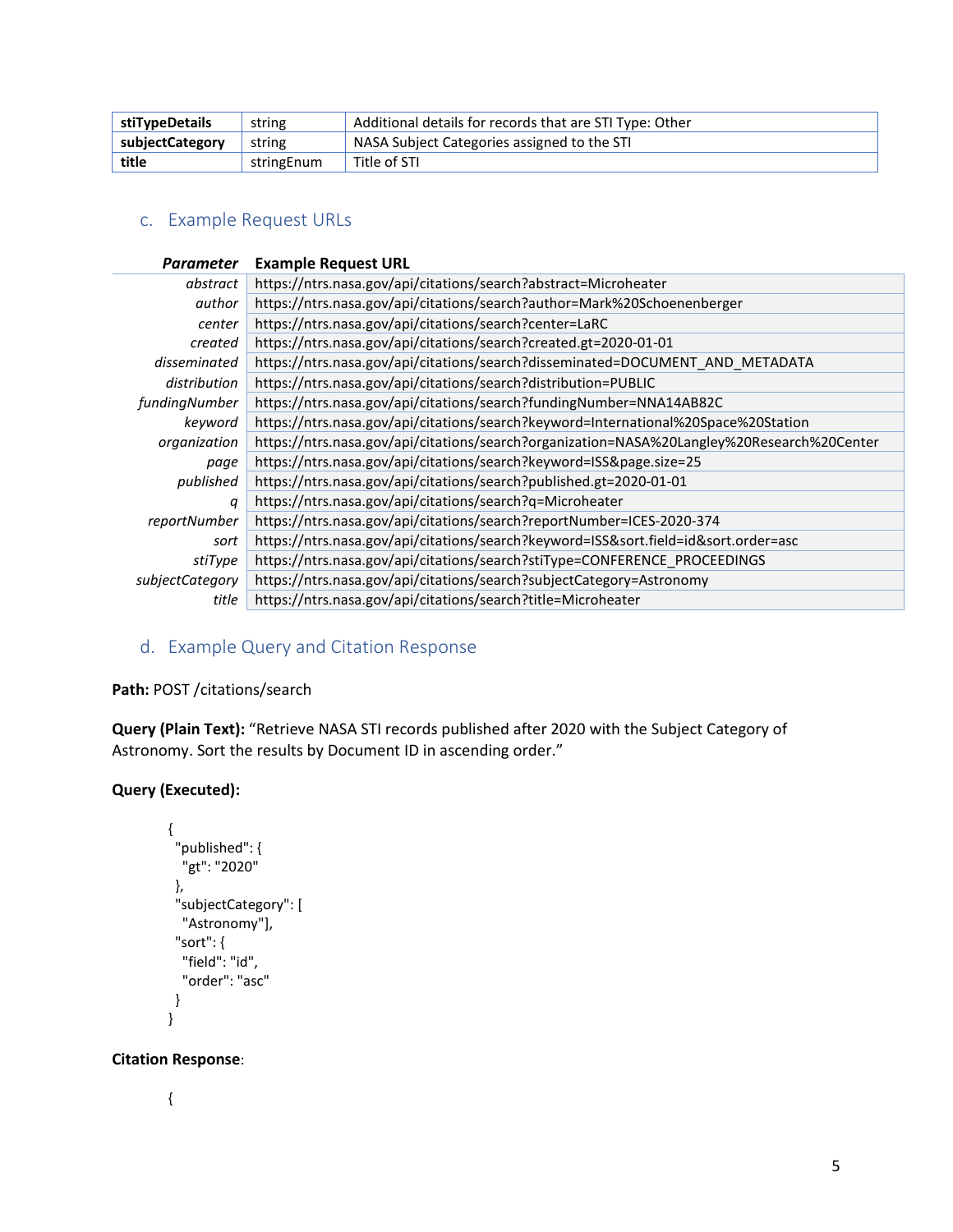```
 "stats": {
   "took": 679,
   "total": 41,
   "estimate": false,
   "maxScore": 0
  },
  "results": [
   {
   "meta": "score": 0
    },
    "copyright": {
     "licenseType": "NO",
     "determinationType": "PUBLIC_USE_PERMITTED",
     "thirdPartyContentCondition": "NOT_SET"
    },
    "subjectCategories": [
     "Astronomy"
    ],
    "exportControl": {
     "ear": "NO",
     "category": 0,
     "itar": "NO"
    },
    "distributionDate": "2020-01-22T14:23:38.2430000+00:00",
    "otherReportNumbers": [
     "ARC-E-DAA-TN75923"
    ],
    "fundingNumbers": [
     {
      "number": "NNX17AK23A",
      "type": "CONTRACT_GRANT"
     }
    ],
    "title": "A Demonstration that Correcting for Completeness and Reliability Is Critical for Robust 
Occurrence Rates",
    "stiType": "CONFERENCE_PAPER",
    "distribution": "PUBLIC",
    "submittedDate": "2020-01-16T10:45:05.3500000+00:00",
    "authorAffiliations": [
     {
      "sequence": 0,
      "submissionId": 20200000325,
      "meta": {
       "author": {
         "name": "Bryson, S."
       },
       "organization": {
        "name": "NASA Ames Research Center",
        "location": "Moffett Field, CA, United States"
       }
      },
      "id": "6676df822a684902a70b98f7d962143a",
```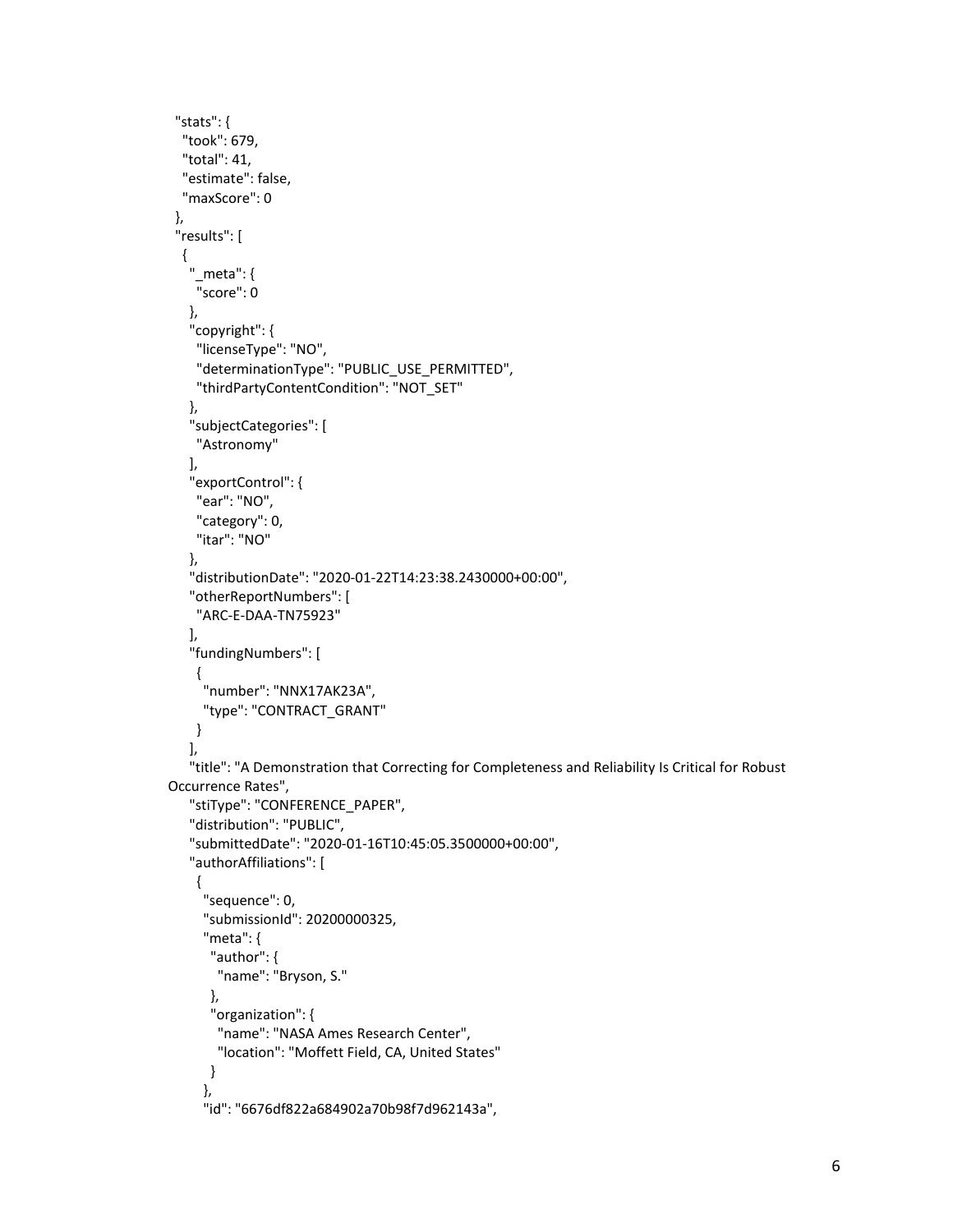```
 "primary": true
  },
  {
   "sequence": 1,
   "submissionId": 20200000325,
   "meta": {
    "author": {
     "orcidId": "0000-0003-1634-9672",
     "name": "Coughlin, J."
    },
    "organization": {
     "name": "Search for Extraterrestrial Intelligence (SETI) Institute",
     "location": "Mountain View, CA, United States"
    }
   },
   "id": "978fa2da40064f97b333ebc0017a2611",
   "primary": false
  }
 ],
 "stiTypeDetails": "Conference Paper",
 "technicalReviewType": "NASA_TECHNICAL_MANAGEMENT",
 "id": 20200000325,
 "created": "2020-01-16T10:45:05.3500000+00:00",
 "center": {
  "code": "ARC",
  "name": "Ames Research Center",
  "id": "4540cd94d24c4bf29f8773a27faf96b2"
 },
 "onlyAbstract": true,
```
"sensitiveInformation": 2,

 "abstract": "A measurement of planetary occurrence rates based on a planet catalog should be robust against details of how initial detections were classified as planets or false positives. This is accomplished by supplying the catalog's rate of missed planets (completeness) and rate of non-planets incorrectly called planets (reliability). The final Kepler data release (DR25) includes products that can be used with the DR25 planet candidate catalog to correct for completeness and reliability in occurrence rate estimates. This is made possible by the Kepler Robovetter, which algorithmically and uniformly selects planets based on a variety of metrics and thresholds. Completeness, reliability, and occurrence rates potentially depend on these Robovetter thresholds. We study the impact of varying these vetting thresholds using the techniques of Bryson et al. 2019 (arXiv:1906.03575). We explore sets of thresholds that result in more or fewer planets (trading off completeness for reliability), as well as thresholds tuned to pass DR25 false positives identified as possible planets by the Kepler False Positive Working Group. We find that when correcting only for completeness, and not reliability, the resulting occurrence rates have a strong dependence on these threshold sets. For example, the value of SAG13 eta-Earth varies by over a factor of 4 when not corrected for reliability. However, when correcting for both completeness and reliability, occurrence rates using our threshold sets are statistically indistinguishable, with differences being well inside 1-sigma error bars. We present occurrence rates integrated over several period-radius ranges. For example, SAG13 eta-Earth is consistent with 0.127 (+0.094)(-0.054) (from Bryson et al. 2019) for all the Robovetter threshold sets. This result emphasizes the importance of correcting occurrence rates for both completeness and reliability. This suggests that inconsistent completeness and reliability correction may be a significant contributor to the large variation of occurrence rates in recent literature. We plan to make the Robovetter results for our threshold sets available, and encourage the community to use them to examine whether other occurrence rate methods yield similarly robust results.",

"isLessonsLearned": false,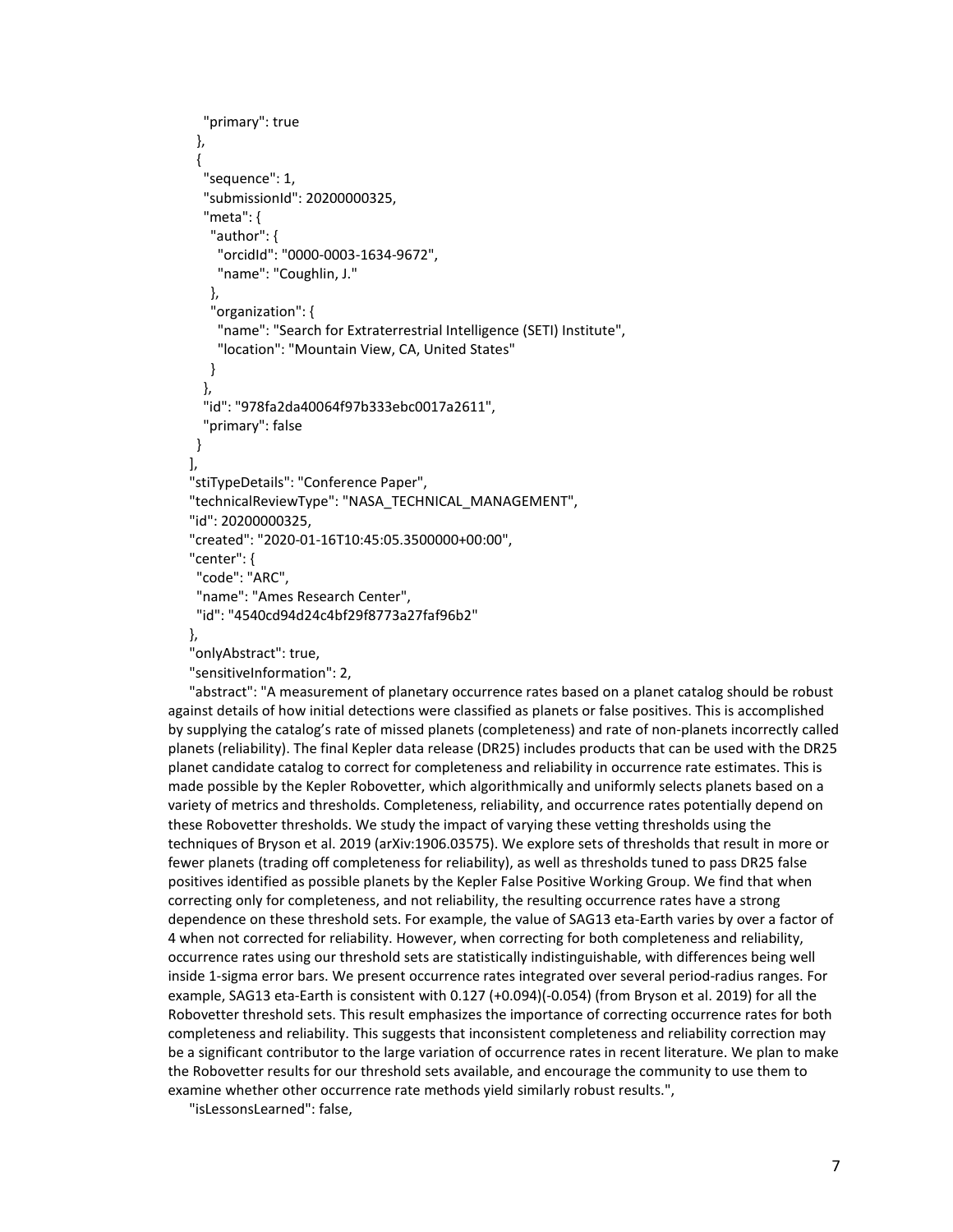```
 "disseminated": "DOCUMENT_AND_METADATA",
  "meetings": [
   {
    "country": "United States",
    "submissionId": 20200000325,
    "endDate": "2020-01-08T00:00:00.0000000+00:00",
    "sponsors": [
     {
       "meta": {
       "organization": {
        "name": "American Astronomical Society",
        "location": "Washington, DC, United States"
       }
      },
      "meetingId": "6bda3b5ae49b4a58b51d83fddf65adae",
      "id": "c8c1bbaf911b4b069e75cb8e85e2bd47"
     }
    ],
    "name": "Meeting of the American Astronomical Society",
    "location": "Honolulu",
    "id": "6bda3b5ae49b4a58b51d83fddf65adae",
    "startDate": "2020-01-04T00:00:00.0000000+00:00"
   }
  ],
  "publications": [
   {
    "submissionId": 20200000325,
    "id": "c524d63a0f014a9896635f01478effe7",
    "publicationDate": "2020-01-04T00:00:00.0000000+00:00"
   }
  ],
  "status": "CURATED",
  "related": [],
  "downloads": [
   {
    "draft": false,
    "mimetype": "application/pdf",
    "name": "20200000325.pdf",
    "type": "STI",
    "links": {
     "original": "/api/citations/20200000325/downloads/20200000325.pdf",
     "pdf": "/api/citations/20200000325/downloads/20200000325.pdf",
     "fulltext": "/api/citations/20200000325/downloads/20200000325.txt"
    }
   }
  ],
  "downloadsAvailable": true
 },
```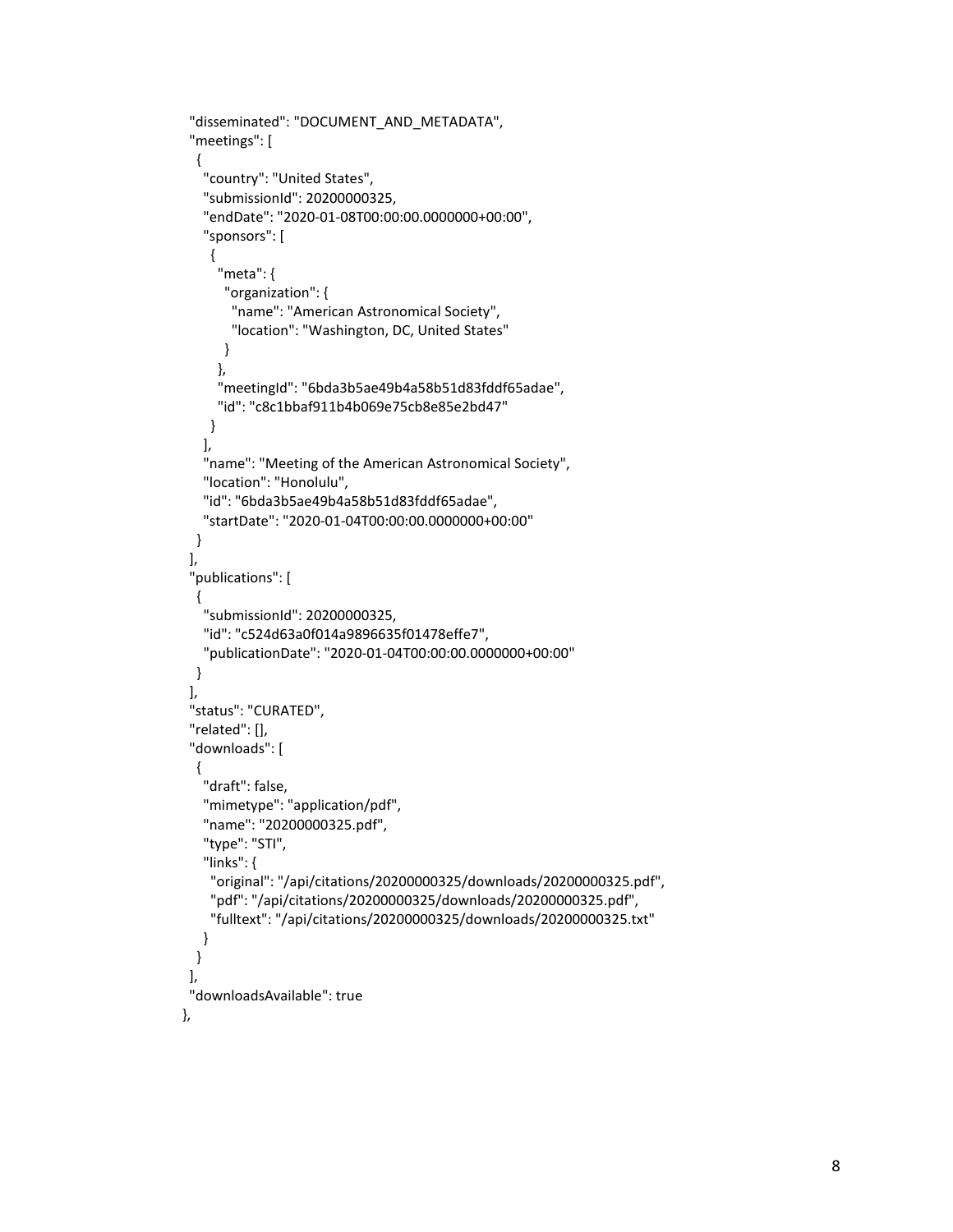# <span id="page-8-1"></span><span id="page-8-0"></span>V) Redistributions Search and Response

### a. Redistributions Metadata

The Redistributions endpoint, **GET /citations/redistributions/**, returns records modified in distribution or dissemination, and therefore availability has changed. The metadata is defined as follows:

| Metadata Field    | Data Type  | <b>Definition</b>                                                                                                                                        |
|-------------------|------------|----------------------------------------------------------------------------------------------------------------------------------------------------------|
| id                | number     | Document ID; A unique 11-digit number assigned to a record                                                                                               |
| distribution      | stringEnum | Distribution audience                                                                                                                                    |
| disseminated      | stringEnum | Indicates whether the metadata and/or the document has been released to<br>the NASA STI Repository; [ NONE, METADATA ONLY, or<br>DOCUMENT AND METADATA ] |
| redistributedDate | string     | Date the record was redistributed (distribution or dissemination modified)                                                                               |

### b. Query Parameters

<span id="page-8-2"></span>Use the following search parameters to return records redistributed:

| <b>Parameter</b>  | Data Type | <b>Definition</b>                                                          |
|-------------------|-----------|----------------------------------------------------------------------------|
| redistributedDate | string    | Date the record was redistributed (dissemination or distribution modified) |
| gt                | string    | greater than (after date)                                                  |
| gte               | string    | greater than or equal to (on or after date indicated)                      |
| It                | string    | less than (before date)                                                    |
| lte               | string    | less than or equal to (on or before date indicated)                        |
| format            | string    | date format of the query                                                   |
| page              |           | Page results                                                               |
| size              | number    | Maximum number of items to be returned in result set (up to 100)           |
| from              | number    | Specify an arbitrary offset at which to start retrieving results           |

#### c. Example Request URLs

<span id="page-8-3"></span>

|      | Parameter Example Request URL                                                                   |
|------|-------------------------------------------------------------------------------------------------|
|      | redistributedDate https://ntrs.nasa.gov/api/citations/redistributions?redistributedDate.gt=2021 |
|      | https://ntrs.nasa.gov/api/citations/redistributions?redistributedDate.gt=2021&                  |
| page | page.size=50                                                                                    |

#### <span id="page-8-4"></span>d. Example Query and Responses

**Path Used:** GET /citations/redistributions

**Query (Plain Text):** "Retrieve NASA STI records redistributed during/after 2021."

**Query (Executed):** https://ntrs.nasa.gov/api/citations/redistributions?redistributedDate.gt=2021

#### **Redistributions Responses:**

**1)** { **"disseminated": "NONE"**,